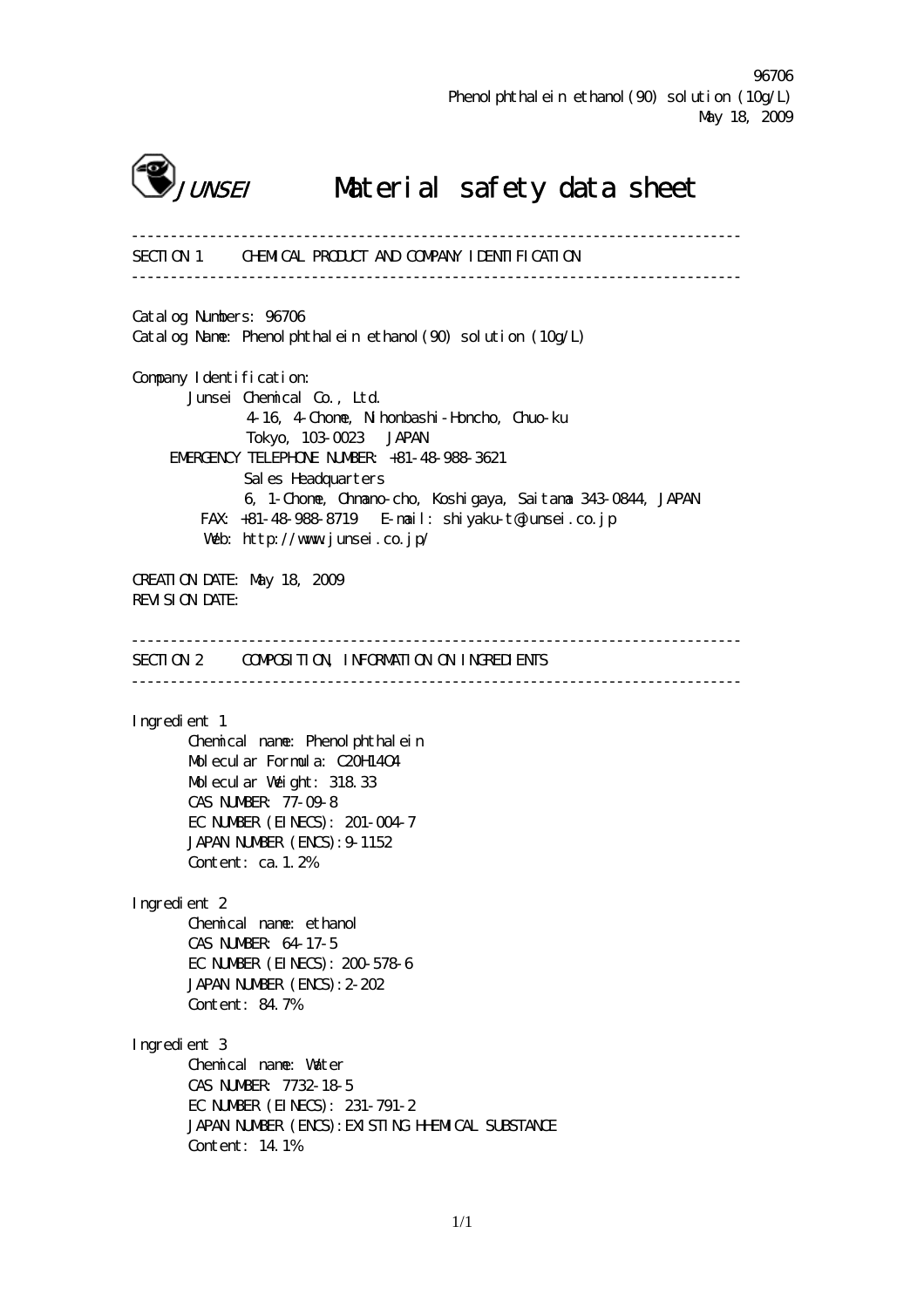------------------------------------------------------------------------------ SECTION 3 HAZARDS IDENTIFICATION ------------------------------------------------------------------------------ EMERGENCY OVERVIEW: MAJOR HEALTH HAZARDS: respiratory tract irritation, skin irritation, eye irritation, liver damage, central nervous system depression PHYSICAL HAZARDS: Flammable liquid and vapor. Vapor may cause flash fire. POTENTIAL HEALTH EFFECTS: INHALATION: SHORT TERM EXPOSURE: irritation, difficulty breathing, headache, drowsiness, symptoms of drunkenness SKIN CONTACT: SHORT TERMEXPOSURE: irritation, rash EYE CONTACT: SHORT TERMEXPOSURE: irritation, tearing INGESTION: SHORT TERM EXPOSURE: rash, low body temperature, vomiting, digestive disorders, irregular heartbeat, headache, drowsiness, symptoms of drunkenness, disorientation, dilated pupils, lung congestion, convulsions, coma ------------------------------------------------------------------------------ SECTION 4 FIRST AID MEASURES ------------------------------------------------------------------------------ INHALATION: If adverse effects occur, remove to uncontaminated area. Give artificial respiration if not breathing. Get immediate medical attention. SKIN CONTACT: Wash skin with soap and water for at least 15 minutes while removing contaminated clothing and shoes. Get medical attention, if needed. Thoroughly clean and dry contaminated clothing and shoes before reuse. EYE CONTACT: Flush eyes with plenty of water for at least 15 minutes. Then get immediate medical attention. INGESTION: If a large amount is swallowed, get medical attention. ------------------------------------------------------------------------------ SECTION 5 FIRE FIGHTING MEASURES ------------------------------------------------------------------------------ FIRE AND EXPLOSION HAZARDS: Severe fire hazard. The vapor is heavier than air. Vapors or gases may ignite at distant ignition sources and flash back. Vapor/air mixtures are explosive. EXTINGUISHING MEDIA: alcohol resistant foam, carbon dioxide, regular dry chemical, water, alcohol resistant foam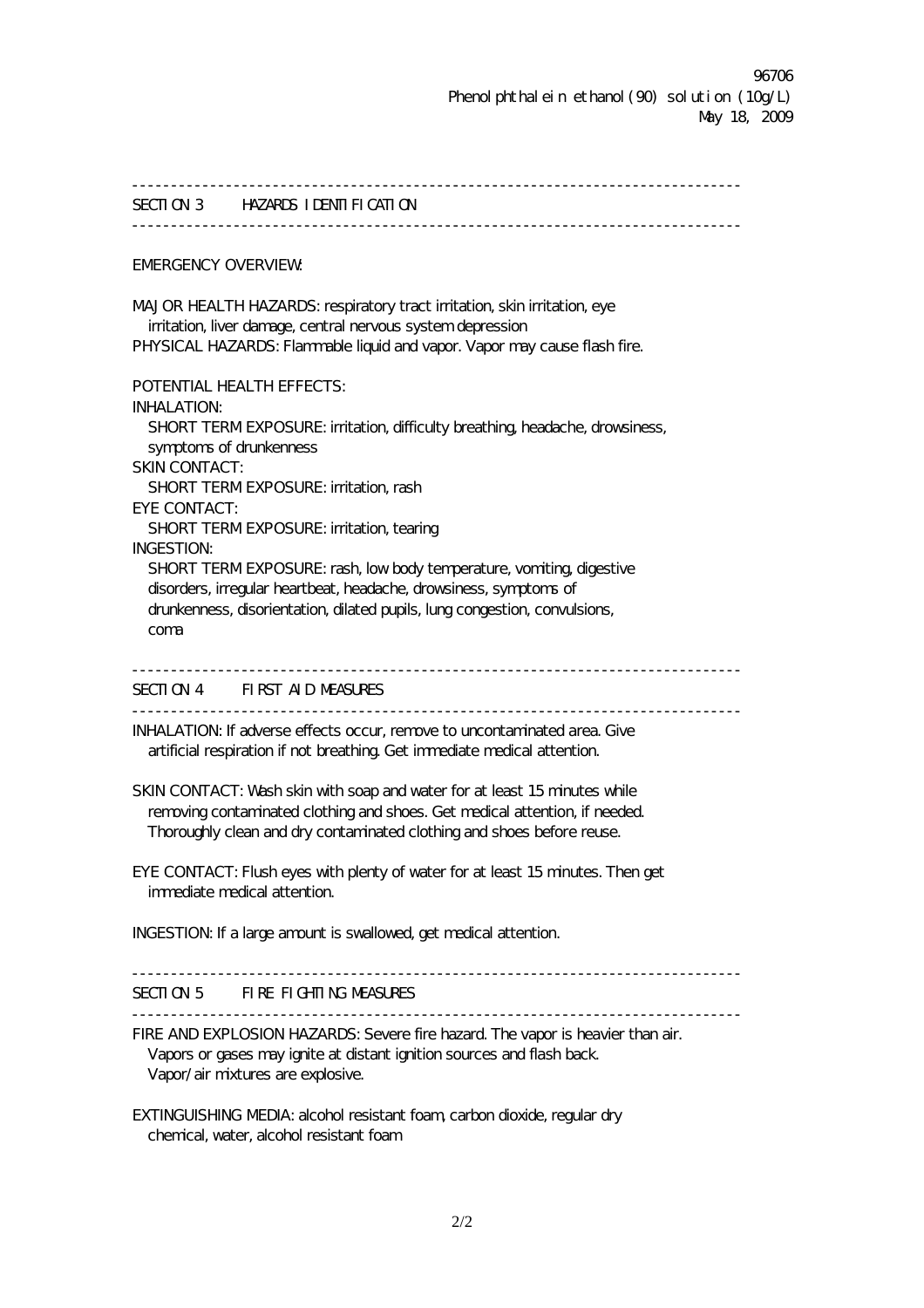Large fires: Use alcohol-resistant foam or flood with fine water spray.

FIRE FIGHTING: Move container from fire area if it can be done without risk. Cool containers with water spray until well after the fire is out. Stay away from the ends of tanks. For fires in cargo or storage area: Cool containers with water from unmanned hose holder or monitor nozzles until well after fire is out. If this is impossible then take the following precautions: Keep unnecessary people away, isolate hazard area and deny entry. Let the fire burn. Withdraw immediately in case of rising sound from venting safety device or any discoloration of tanks due to fire. For tank, rail car or tank truck: Evacuation radius: 800 meters (1/2 mile). Water may be ineffective.

 $-$ 

SECTION 6 ACCIDENTAL RELEASE MEASURES

------------------------------------------------------------------------------

### OCCUPATIONAL RELEASE:

Avoid heat, flames, sparks and other sources of ignition. Remove sources of ignition. Stop leak if possible without personal risk. Reduce vapors with water spray. Small spills: Absorb with sand or other non-combustible material. Collect spilled material in appropriate container for disposal. Large spills: Dike for later disposal. Keep unnecessary people away, isolate hazard area and deny entry. Stay upwind and keep out of low areas.

# $-$

SECTION 7 HANDLING AND STORAGE

------------------------------------------------------------------------------

Store and handle in accordance with all current regulations and standards. Subject to storage regulations: U.S. OSHA 29 CFR 1910.106. Grounding and bonding required. Keep separated from incompatible substances.

```
------------------------------------------------------------------------------
```
### SECTION 8 EXPOSURE CONTROLS, PERSONAL PROTECTION

------------------------------------------------------------------------------

EXPOSURE LIMITS:

ETHYL ALCOHOL:

 ETHYL ALCOHOL (ETHANOL): 1000 ppm (1900 mg/m3) OSHA TWA 1000 ppm ACGIH TWA 1000 ppm (1900 mg/m3) NIOSH recommended TWA 10 hour(s) 960 mg/m3 (500 ml/m3) DFG MAK (peak limitation category-II, 1) 1000 ppm (1920 mg/m3) UK OES TWA

VENTILATION: Provide local exhaust ventilation system. Ventilation equipment should be explosion-resistant if explosive concentrations of material are present. Ensure compliance with applicable exposure limits.

EYE PROTECTION: Wear splash resistant safety goggles with a faceshield. Provide an emergency eye wash fountain and quick drench shower in the immediate work area.

CLOTHING: Wear appropriate chemical resistant clothing.

GLOVES: Wear appropriate chemical resistant gloves.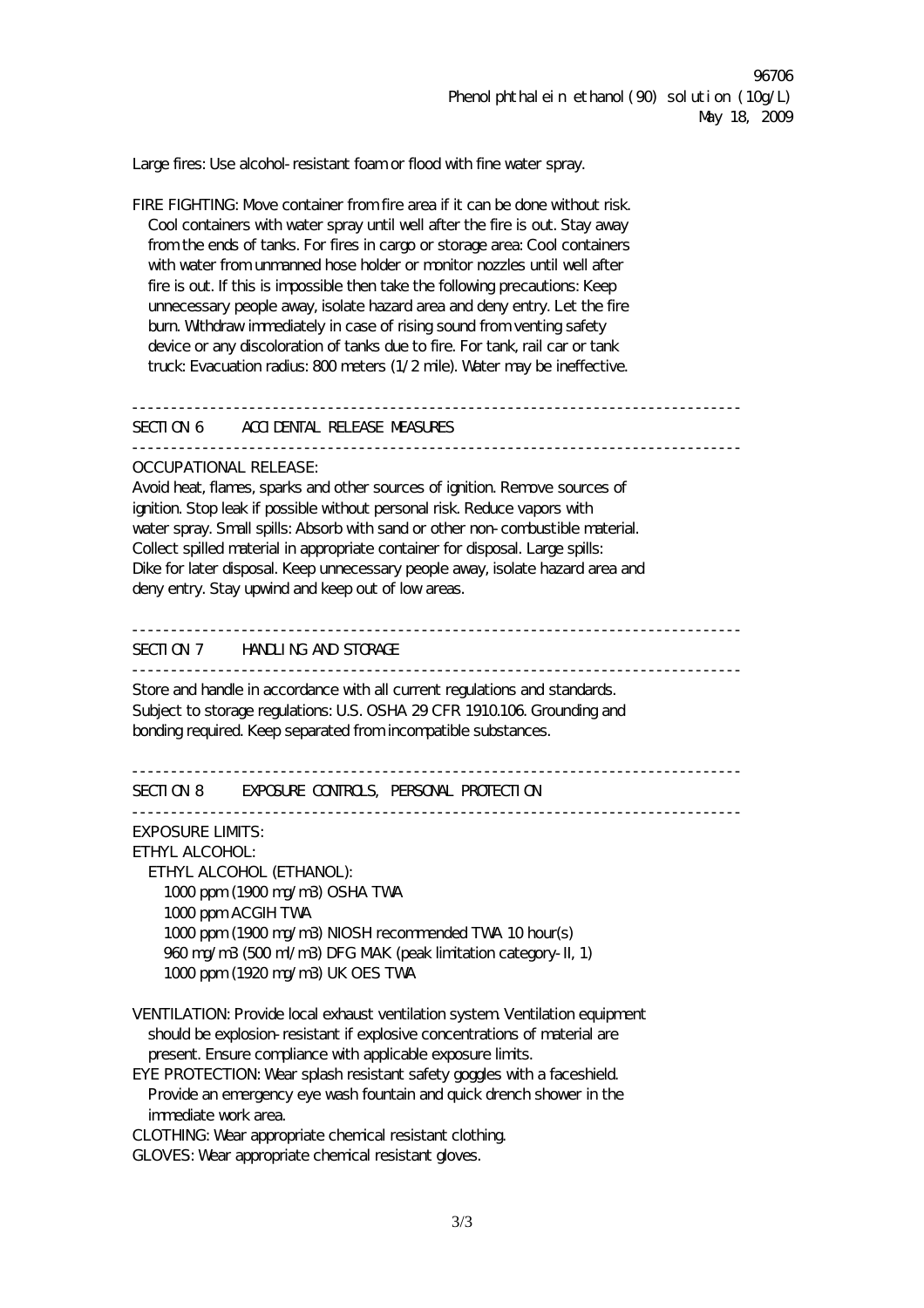RESPIRATOR: The following respirators and maximum use concentrations are drawn from NIOSH and/or OSHA.3300 ppm

------------------------------------------------------------------------------ SECTION 9 PHYSICAL AND CHEMICAL PROPERTIES ------------------------------------------------------------------------------ PHYSICAL STATE: liquid APPEARANCE: clear PHYSICAL FORM volatile liquid ODOR: alcohol odor BOILING POINT: 78 C FREEZING POINT: -117 C VAPOR PRESSURE: 40 mmHg @ 19 C VAPOR DENSITY (air=1): 1.59 SPECIFIC GRAVITY (water=1): 0.7893 WATER SOLUBILITY: soluble PH: Not available VOLATILITY: 100% SOLVENT SOLUBILITY: Soluble: benzene, ether, acetone, chloroform, methanol, organic solvents ------------------------------------------------------------------------------ SECTION 10 STABILITY AND REACTIVITY ------------------------------------------------------------------------------ REACTIVITY: Stable at normal temperatures and pressure. CONDITIONS TO AVOID: Avoid heat, flames, sparks and other sources of ignition. Containers may rupture or explode if exposed to heat. INCOMPATIBILITIES: halo carbons, metals, metal salts, oxidizing materials, halogens, peroxides, acids, metal oxides, bases, combustible materials HAZARDOUS DECOMPOSITION: Thermal decomposition products: oxides of carbon POLYMERIZATION: Will not polymerize. ------------------------------------------------------------------------------

SECTION 11 TOXICOLOGICAL INFORMATION

------------------------------------------------------------------------------

## **Phenolphthalein**

 RTECS#: CAS# 77-09-8: SM8380000 LD50/LC50: Not avail able. Carcinogenicity: Phenol phthalein - California: carcinogen; initial date 5/15/98 NTP: Suspect carcinogen OSHA: Possible Select carcinogen IARC: Group 2B carcinogen See actual entry in RTECS for complete information.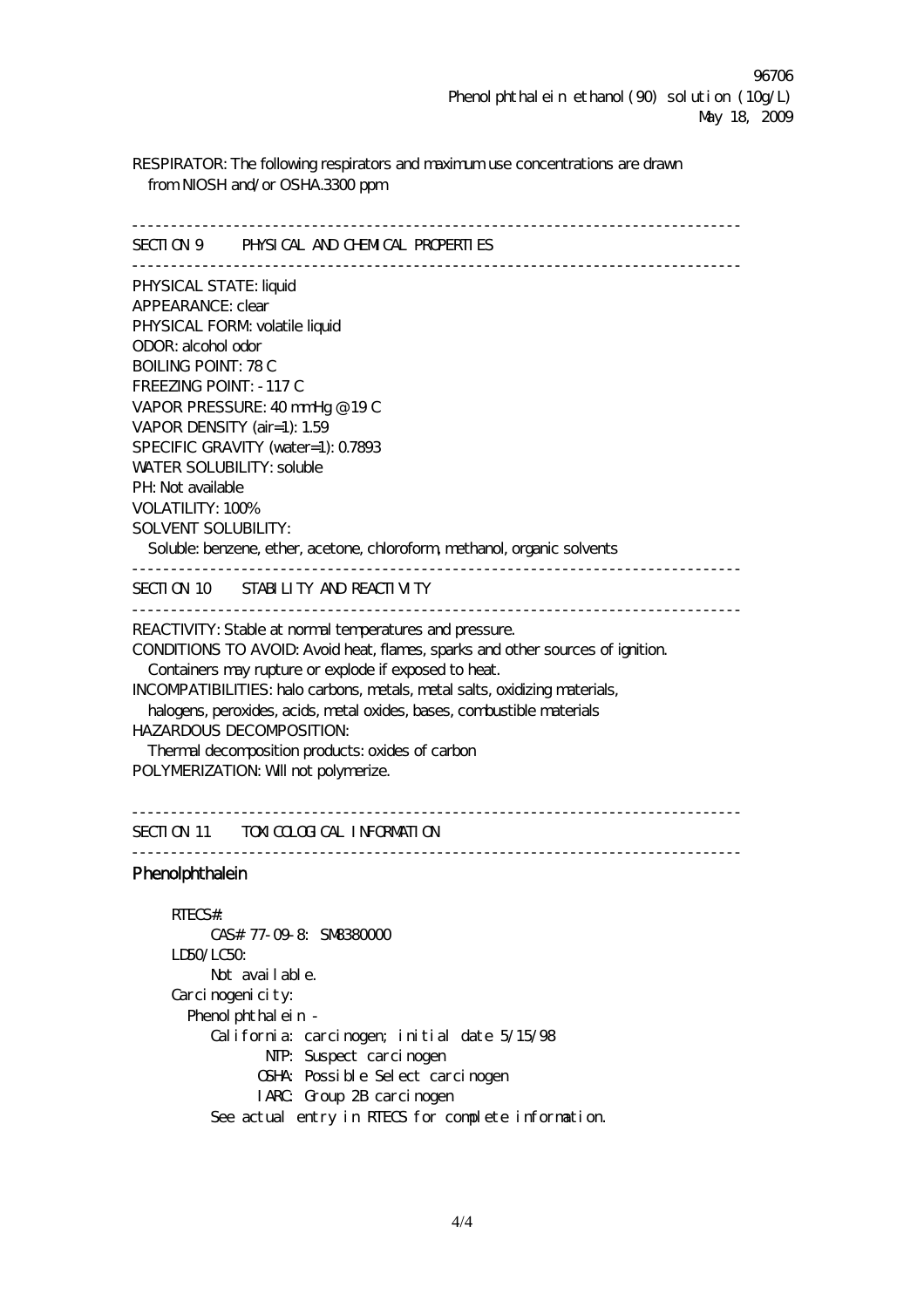# Ethanol

| <b>IRRITATION DATA:</b>                                                       |
|-------------------------------------------------------------------------------|
| 400 mg open skin-rabbit mild; 20 mg/24 hour(s) skin-rabbit moderate; 500 mg   |
| eyes-rabbit severe; 500 mg/24 hour(s) eyes-rabbit mild; 100 mg/4 second(s)    |
| rinsed eyes-rabbit moderate                                                   |
| <b>TOXICITY DATA:</b>                                                         |
| 3371 ul/kg oral-man TDLo; 2 gm/kg oral-child LDLo; 14400 mg/kg/30 minute(s)   |
| intermittent oral-child TDLo; 700 mg/kg oral-man TDLo; 1400 mg/kg oral-human  |
| LDLo; 50 mg/kg oral-man TDLo; 1430 ug/kg oral-man TDLo; 256 gm/kg/12 week(s)  |
| oral-woman TDLo; 19440 mg/kg subcutaneous-infant LDLo; 7060 mg/kg oral-rat    |
| LD50, 20000 ppm/10 hour(s) inhalation-rat LC50, 20 gm/kg skin-rabbit          |
| LDLo; 963 mg/kg intraperitoneal-rabbit LD50, 20 gm/kg subcutaneous-rabbit     |
| LDLo; 2374 mg/kg intravenous-rabbit LD50, 5560 mg/kg oral-guinea pig LD50,    |
| 21900 ppm inhalation-guinea pig LCLo; 3414 mg/kg intraperitoneal-guinea pig   |
| LD50, 5068 mg/kg intraperitoneal-hamster LD50, 5 gm/kg subcutaneous-pigeon    |
| LDLo; 5 gm/kg subcutaneous-chicken LDLo; 8216 mg/kg intravenous-chicken LDLo; |
| CARCINOGEN STATUS: NTP: Known Human Carcinogen (Alcoholic beverages); IARC:   |
| Human Sufficient Evidence, Group 1 (Alcoholic beverages), Animal Inadequate   |
| Evidence; ACGIH: A4 - Not Classifiable as a Human Carcinogen                  |
| <b>LOCAL EFFECTS:</b>                                                         |
| Irritant: inhalation, skin, eye                                               |
| <b>ACUTE TOXICITY LEVEL:</b>                                                  |
| Slightly Toxic: inhalation, ingestion                                         |
| TARGET ORGANS: central nervous system, liver                                  |
| MEDICAL CONDITIONS AGGRAVATED BY EXPOSURE: central nervous system disorders,  |
| kidney disorders, liver disorders                                             |
| <b>TUMORIGENIC DATA:</b>                                                      |
| 320 mg/kg oral-mouse TDLo/50 week(s) intermittent; 120 gm/kg rectal-mouse     |
| TDLo/18 week(s) intermittent; 400 gm/kg oral-mouse TD/57 week(s)              |
| intermittent                                                                  |
| <b>MUTAGENIC DATA:</b>                                                        |
| mutation in microorganisms - Salmonella typhimurium 11 pph (+S9); mutation    |
| in microorganisms - Salmonella typhimurium 8500 ppm (-S9); mutation in        |
| microorganisms - Escherichia coli 140 gm/L (-S9); DNA repair - Escherichia    |
| coli 5 mg/well; sex chromosone loss and non disjunction - Drosophila          |
| melanogaster oral 10 pph; mutation in microorganisms - Saccharomyes           |
| cerevisae 24 pph (-S9);                                                       |
| <b>REPRODUCTIVE EFFECTS DATA:</b>                                             |
| 41 gm/kg oral- woman TDLo 41 week(s) pregnant female continuous; 250 mg/kg    |
| oral-woman TDLo 37 week(s) pregnant female continuous; 8 gm/kg                |
| intravenous- woman TDLo 32 week(s) pregnant female continuous; 200 mg/kg      |
| intrauterine- woman TDLo 5 day(s) pre pregnancy continuous; 4 gm/kg oral-rat  |
| TDLo 13 day(s) pregnant female continuous;                                    |
| ADDITIONAL DATA: May cross the placenta. May be excreted in breast milk.      |
| Allergic reactions to alcohols have been reported.                            |
|                                                                               |
| SECTION 12 ECOLOGICAL INFORMATION                                             |
|                                                                               |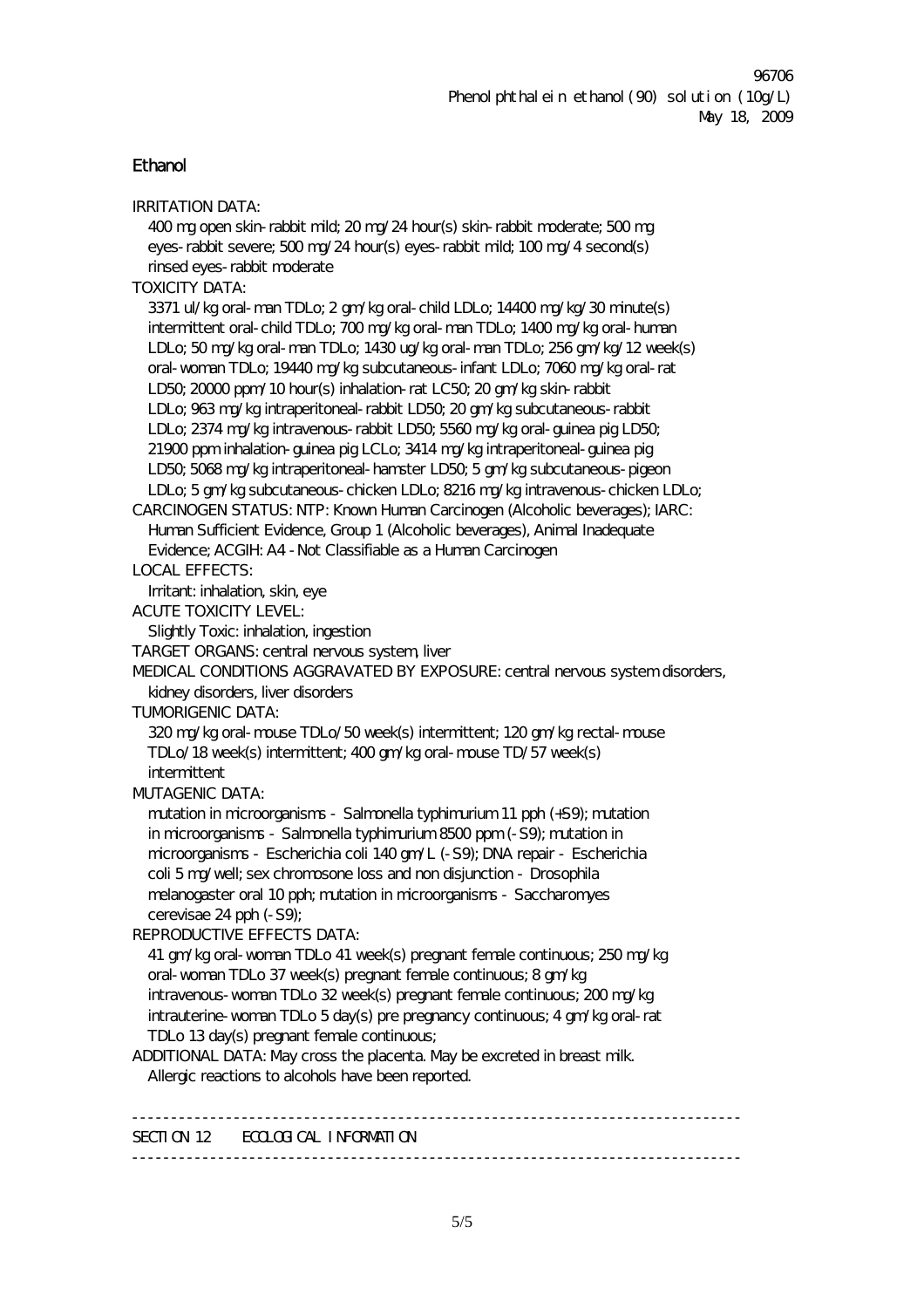### **Ethanol**

ECOTOXICITY DATA: FISH TOXICITY: 93 ug/L 96 hour(s) LC50 (Mortality) Bluegill (Lepomis macrochirus) INVERTEBRATE TOXICITY: 24 ug/L 48 hour(s) EC50 (Immobilization) Water flea (Daphnia pulex) ALGAL TOXICITY: 10000-25000 ug/L 1-2 hour(s) (Photosynthesis) Green algae (Acrosiphonia sonderi) OTHER TOXICITY: 0.89-187.40 ug/L 3 hour(s) (Hatchability) Moorfrog (Rana arvalis) FATE AND TRANSPORT: BIOCONCENTRATION: 2230 ug/L 72 hour(s) BCF (Residue) Mayfly (Ephemera danica) 0.761 ug/L ENVIRONMENTAL SUMMARY: Highly toxic to aquatic life. ------------------------------------------------------------------------------ SECTION 13 DISPOSAL CONSIDERATIONS ------------------------------------------------------------------------------

Dispose of in a manner consistent with federal, state, and local regulations.

------------------------------------------------------------------------------ SECTION 14 TRANSPORT INFORMATION ------------------------------------------------------------------------------

### Ethanol

LAND TRANSPORT ADR/RID: SUBSTANCE NAME: Ethanol or ethanol solution containing more than 70 vol.-% alcohol/Ethyl alcohol solution UN NUMBER: UN1170 ADR/RID CLASS: 3 ITEM NUMBER: 3(b) WARNING SIGN/LABEL: 3 HAZARD ID NUMBER: 33

AIR TRANSPORT IATA/ICAO: CORRECT TECHNICAL NAME: Ethanol UN/ID NUMBER: UN1170 IATA/ICAO CLASS: 3 PACKAGING GROUP: II LABEL: Flammable liquid

MARITIME TRANSPORT IMDG: CORRECT TECHNICAL NAME: Alcohol UN/ID NUMBER: UN1170 IMDG CLASS: 3.2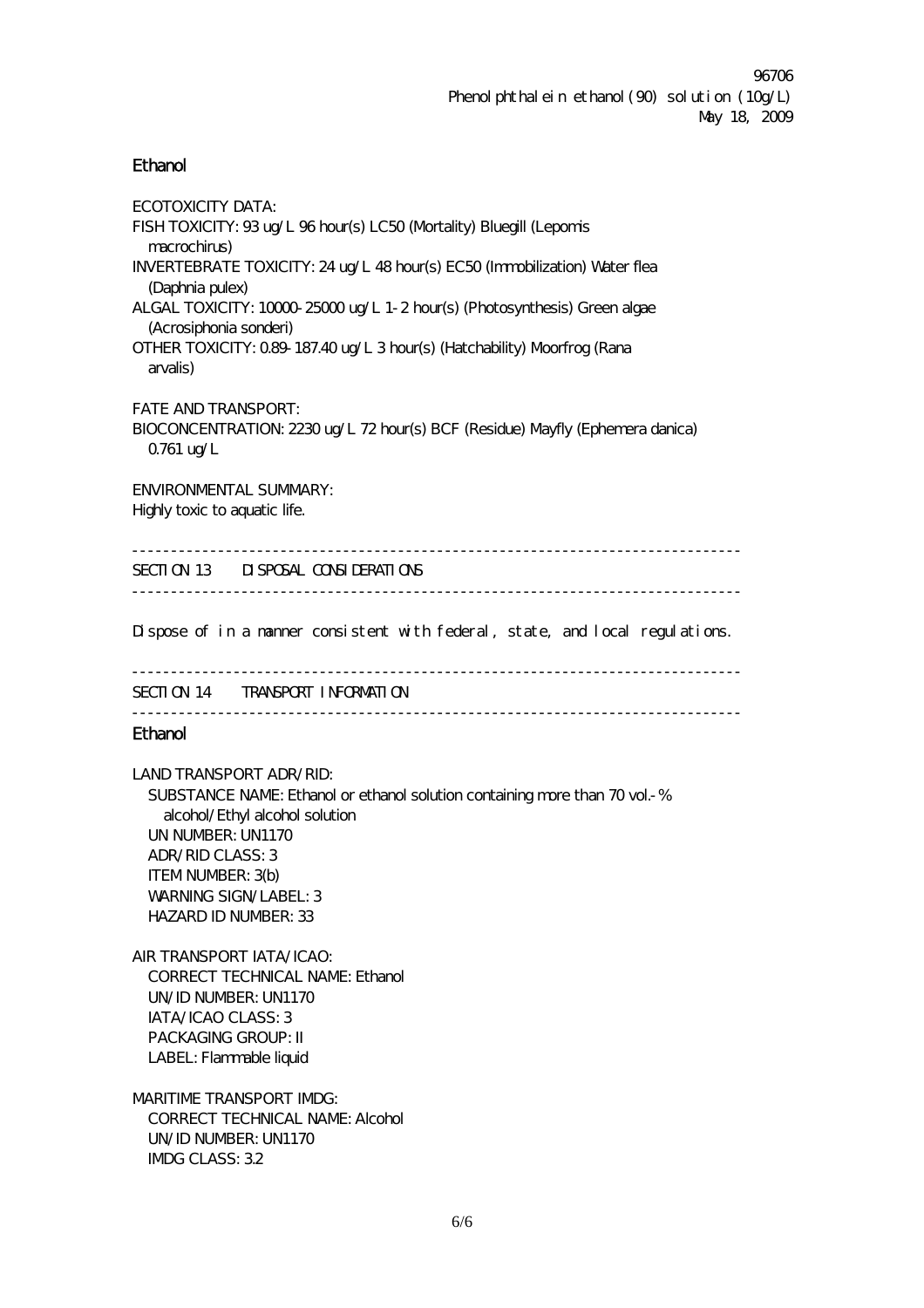96706 Phenol phthalein ethanol (90) solution (10g/L) May 18, 2009

 PACKAGING GROUP: II  $FmS$  No:  $3-06$ MFAG Table No.: 305 MARINE POLLUTANT: N

------------------------------------------------------------------------------

SECTION 15 REGULATORY INFORMATION

------------------------------------------------------------------------------

**Ethanol** 

U.S. REGULATIONS: TSCA INVENTORY STATUS: Y

TSCA 12(b) EXPORT NOTIFICATION: Not listed. CERCLA SECTION 103 (40CFR302.4): N SARA SECTION 302 (40CFR355.30): N SARA SECTION 304 (40CFR355.40): N SARA SECTION 313 (40CFR37265): N SARA HAZARD CATEGORIES, SARA SECTIONS 311/312 (40CFR370.21): ACUTE: Y CHRONIC: Y FIRE: Y REACTIVE: N SUDDEN RELEASE: N OSHA PROCESS SAFETY (29CFR1910.119): N STATE REGULATIONS: California Proposition 65: N EUROPEAN REGULATIONS: EC NUMBER (EINECS): 200-578-6

EC RISK AND SAFETY PHRASES:

- R 11 Highly flammable.
- S 2 Keep out of reach of children.
- S 7 Keep container tightly closed.
- S 16 Keep away from sources of ignition No smoking.

GERMAN REGULATIONS:

WATER HAZARD CLASS (WGK): 0 (Official German Classification)

### $-$

#### SECTION 16 OTHER INFORMATION

------------------------------------------------------------------------------

The information above is believed to be accurate and represents the best information currently available to us. However, we make no warranty of merchantability or any other warranty, express or implied, with respect to such information, and we assume no liability resulting from its use. Users should make their own investigations to determine the suitability of the information for their particular purposes. In no way shall the company be liable for any claims, losses, or damages of any third